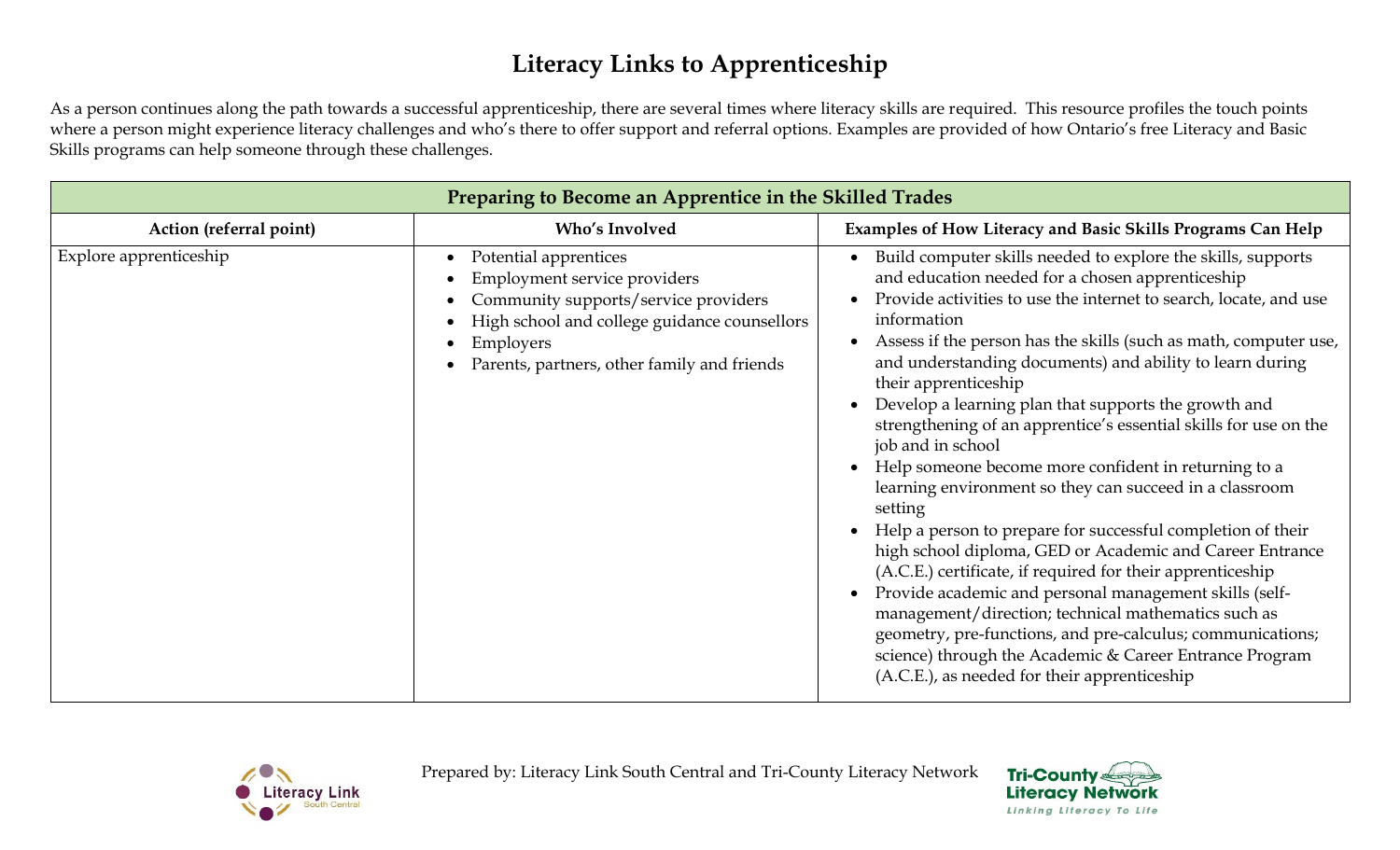| Preparing to Become an Apprentice in the Skilled Trades (continued) |                                                                                               |                                                                                                                                                                                                                                                                                                                                                                                                                                                                                                                                                                                                                                                                                                                                                                                                                                                                                                                    |
|---------------------------------------------------------------------|-----------------------------------------------------------------------------------------------|--------------------------------------------------------------------------------------------------------------------------------------------------------------------------------------------------------------------------------------------------------------------------------------------------------------------------------------------------------------------------------------------------------------------------------------------------------------------------------------------------------------------------------------------------------------------------------------------------------------------------------------------------------------------------------------------------------------------------------------------------------------------------------------------------------------------------------------------------------------------------------------------------------------------|
| Action (referral point)                                             | Who's Involved                                                                                | Examples of How Literacy and Basic Skills Programs Can Help                                                                                                                                                                                                                                                                                                                                                                                                                                                                                                                                                                                                                                                                                                                                                                                                                                                        |
| Attend pre-apprenticeship programs                                  | Intake/registration staff<br>Training instructors<br>Job developers<br>Employers<br>$\bullet$ | Establish short-term goals and learning strategies<br>$\bullet$<br>Assess and upgrade essential skills for success in the classroom<br>and any work placement, tailored to the specific program<br>Provide relevant activities such as using automotive booking<br>$\bullet$<br>sheet to determine how many appointments they have for the<br>week; estimating the cost of repairs; calculating total menu<br>items using percentages to get totals and complete charts for<br>planning                                                                                                                                                                                                                                                                                                                                                                                                                            |
| Find an employer/sponsor                                            | Employers<br><b>Employment counsellors</b><br>Job developers<br>Unions                        | Build computer skills needed to participate in the job search<br>process (examples: researching employment opportunities,<br>emailing and communicating with potential employers)<br>Help with understanding, reading and writing documents<br>involved in the job search and interview process<br>Develop soft skills such as problem solving, critical thinking<br>and time management skills commonly requested by<br>employers<br>Teach proper grammar in oral and written work to assist with<br>a successful interview process and probationary work period<br>Provide activities such as creating a safety sign in the<br>$\bullet$<br>workplace; writing a brief instruction describing a simple<br>procedure for the workplace; preparing an invoice calculating<br>unit costs, subtotal, taxes, and total<br>Refer to an employment agency for resume development and<br>$\bullet$<br>job search support |



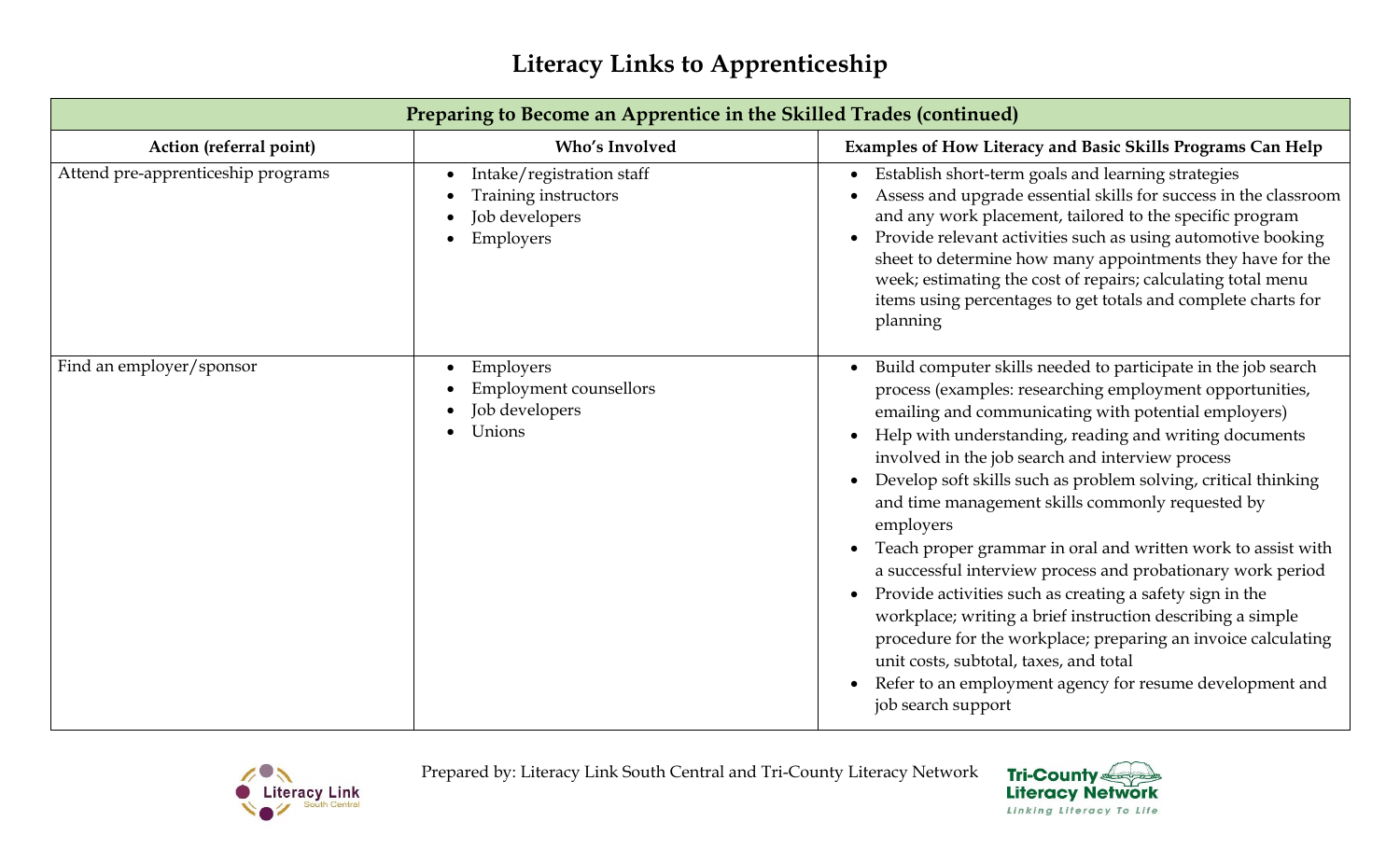| <b>During Registration</b>                                                                                                              |                                                                                                          |                                                                                                                                                                                                                                                                                                                                                                                                                                                                                                                                                                                                                                                     |
|-----------------------------------------------------------------------------------------------------------------------------------------|----------------------------------------------------------------------------------------------------------|-----------------------------------------------------------------------------------------------------------------------------------------------------------------------------------------------------------------------------------------------------------------------------------------------------------------------------------------------------------------------------------------------------------------------------------------------------------------------------------------------------------------------------------------------------------------------------------------------------------------------------------------------------|
| Action (referral point)                                                                                                                 | <b>Who's Involved</b>                                                                                    | Examples of How Literacy and Basic Skills Programs Can Help                                                                                                                                                                                                                                                                                                                                                                                                                                                                                                                                                                                         |
| Register as an apprentice with the Ministry of<br>Training, Colleges and Universities (MTCU).<br>This includes using the online portal. | MTCU frontline staff involved in the<br>$\bullet$<br>registration process<br>Employers<br>Job developers | Assess if the person has the skills and supports needed to<br>succeed at learning in class and training on the job<br>Upgrade skills to work towards high school diploma<br>completion or GED, if required for their apprenticeship<br>Offer Academic and Career Entrance (A.C.E.) certificate which<br>$\bullet$<br>is an equivalent to Grade 12 for purposes of entering post-<br>secondary college and apprenticeship programs<br>Build computer skills necessary for communicating clearly<br>online, and for completing online applications and registration<br>processes                                                                      |
| Join a trade union                                                                                                                      | Staff<br>Other members                                                                                   | Build specific skills through the use of trade-related materials<br>Increase confidence in using math<br>Build skills that contribute towards the completion of academic<br>requirements to succeed in apprenticeship<br>Provide activities such as calculation of: angles to construct<br>stairs; volumes for concrete work; quantity of paint for<br>renovations; service size for homes and buildings for wiring;<br>and linear pipe expansion for installing plumbing pipes<br>Provide task-based activities to read a construction contract<br>between a contractor and an owner<br>Build skills to advance into industry management positions |



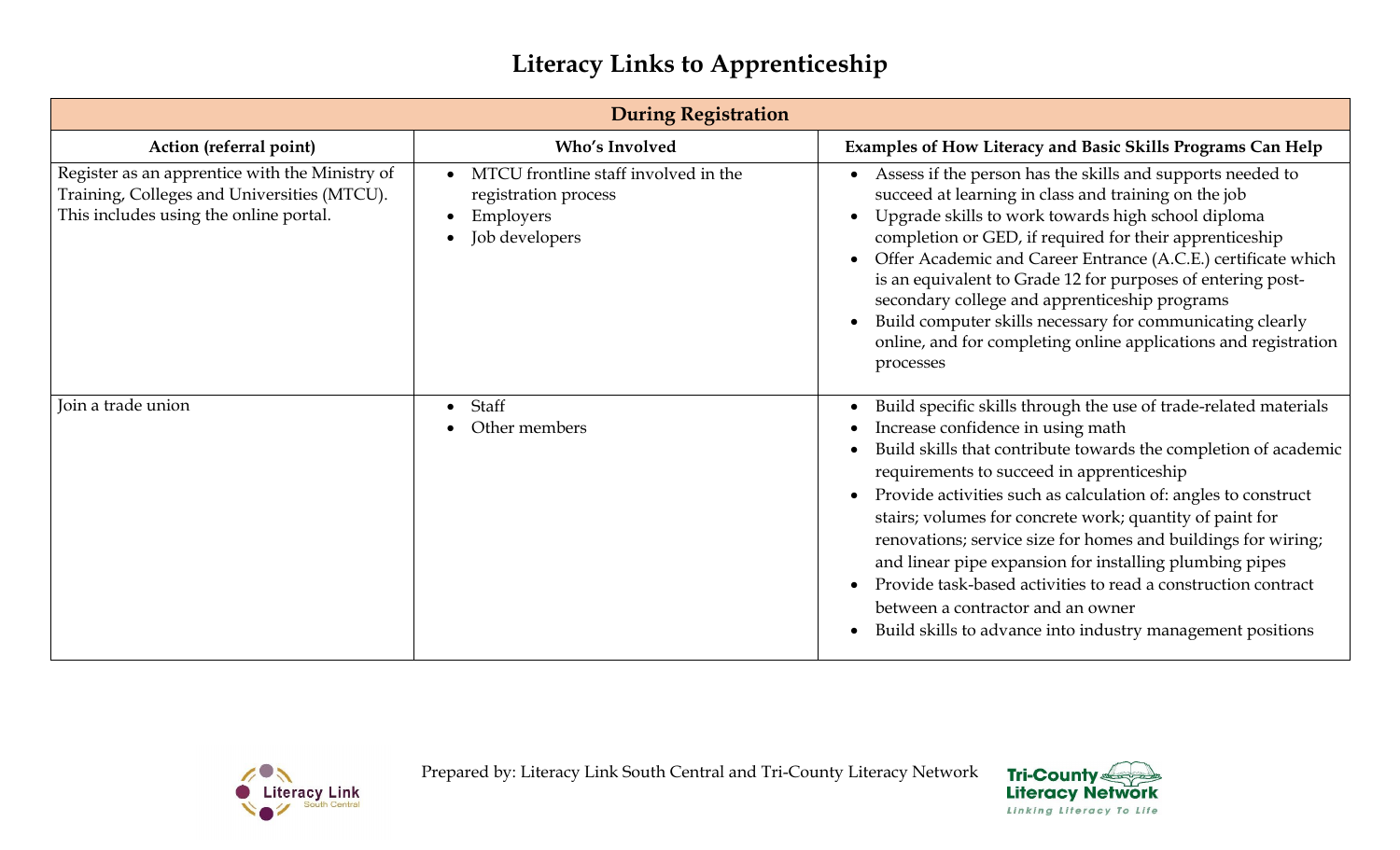| <b>In School</b>                                                                                                                                                                                            |                                                                                                                              |                                                                                                                                                                                                                                                                                                                                                                                                                                                                                                                                    |
|-------------------------------------------------------------------------------------------------------------------------------------------------------------------------------------------------------------|------------------------------------------------------------------------------------------------------------------------------|------------------------------------------------------------------------------------------------------------------------------------------------------------------------------------------------------------------------------------------------------------------------------------------------------------------------------------------------------------------------------------------------------------------------------------------------------------------------------------------------------------------------------------|
| Action (referral point)                                                                                                                                                                                     | <b>Who's Involved</b>                                                                                                        | Examples of How Literacy and Basic Skills Programs Can Help                                                                                                                                                                                                                                                                                                                                                                                                                                                                        |
| Transition out of high school - When a student<br>is leaving high school and is interested in<br>pursuing an apprenticeship or continuing with<br>an apprenticeship goal currently underway                 | Guidance counsellors<br>Teachers<br>OYAP staff<br>Co-op teachers<br>Parents, partners, other family and friends<br>Employers | Assess if the student has the skills to succeed at learning in<br>class and training on the job in their trade<br>Determine if other supports or accommodations are needed for<br>in-class success<br>Help determine if students have the supports, soft skills, and<br>labour market information needed to succeed<br>Increase skills to communicate clearly with employers,<br>coworkers and customers<br>Refer to an employment agency for resume development and<br>job search support                                         |
| Attend Training Delivery Agent - providing<br>the in-class portion of apprenticeship<br>10-15% of an apprenticeship is in-class<br>learning<br>generally, 2-3 levels, with each level<br>lasting 8-12 weeks | Intake/registration staff<br>Training instructors<br>Apprentices                                                             | Establish short-term goals and learning strategies<br>Assess and upgrade essential skills for success for the in-class<br>portion, including for calculating measurements, estimating,<br>and analyzing data<br>Provide activities such as reading blueprint notes to find<br>information about products, installation and processes and<br>other details to meet codes and engineering specifications<br>Provide task-based activities such as writing reports or case<br>notes on tasks performed and observations about clients |



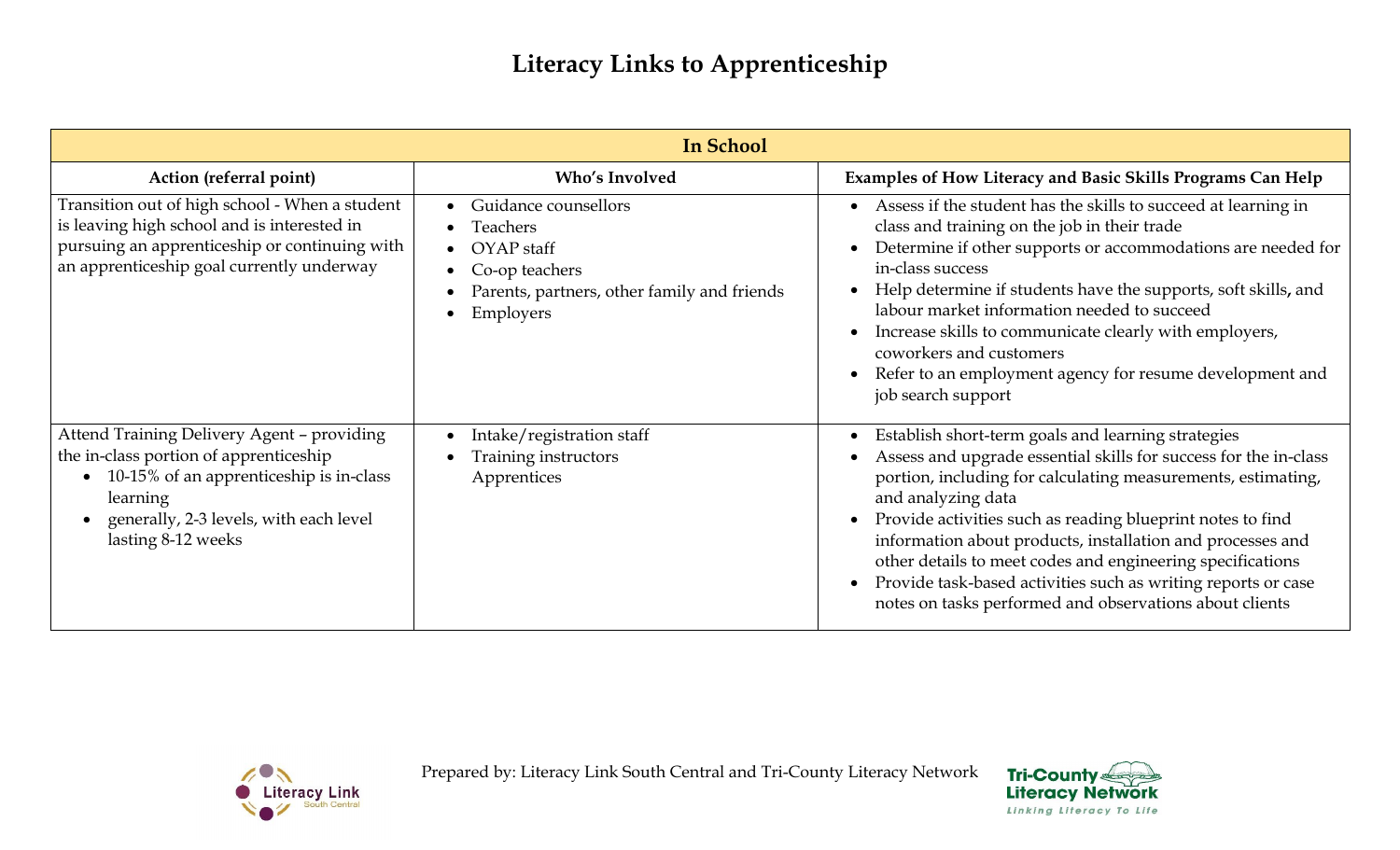|                                                                                     | On the Job                              |                                                                                                                                                                                                                                                                                                                                                                                                                                                                                     |
|-------------------------------------------------------------------------------------|-----------------------------------------|-------------------------------------------------------------------------------------------------------------------------------------------------------------------------------------------------------------------------------------------------------------------------------------------------------------------------------------------------------------------------------------------------------------------------------------------------------------------------------------|
| Action (referral point)                                                             | <b>Who's Involved</b>                   | Examples of How Literacy and Basic Skills Programs Can Help                                                                                                                                                                                                                                                                                                                                                                                                                         |
| Work onsite<br>85-90% of an apprenticeship is paid, on-the-job<br>training          | Employers<br>Unions<br>Apprentices      | Build written skills to complete reports, documents and<br>inventory lists<br>Build reading skills to understand contracts, policy codes, and<br>mandatory workplace training initiatives such as WHMIS<br>Increase ability to find and use information needed to<br>complete a task in a procedure manual or through online<br>research<br>Increase confidence in math skills used on the job such as<br>$\bullet$<br>measuring, estimating, converting, calculating and budgeting |
| <b>During Exams</b>                                                                 |                                         |                                                                                                                                                                                                                                                                                                                                                                                                                                                                                     |
| Prepare to write the Certificate of Qualification<br>(C of Q) exam or Red Seal exam | <b>MTCU</b><br>$\bullet$<br>Apprentices | Establish learning and study strategies<br>$\bullet$<br>Increase confidence in test-taking<br>Assess the apprentice's essential skills needed to write the<br>Certificate of Qualification<br>Upgrade essential skills that were challenging in the in-school<br>portion<br>Provide activities to calculate and to convert units of measure<br>Develop test taking skills, such as multiple-choice tests                                                                            |
| Re-write the Certificate of Qualification exam<br>or Red Seal exam                  | <b>MTCU</b><br>$\bullet$<br>Apprentices | Identify if challenges with exam are related to lack of essential<br>skills<br>Design a strategic learning plan to build necessary skills<br>Improve test-taking skills, such as taking multiple-choice tests<br>Increase confidence in skills and learning with the goal to try<br>the exam again                                                                                                                                                                                  |